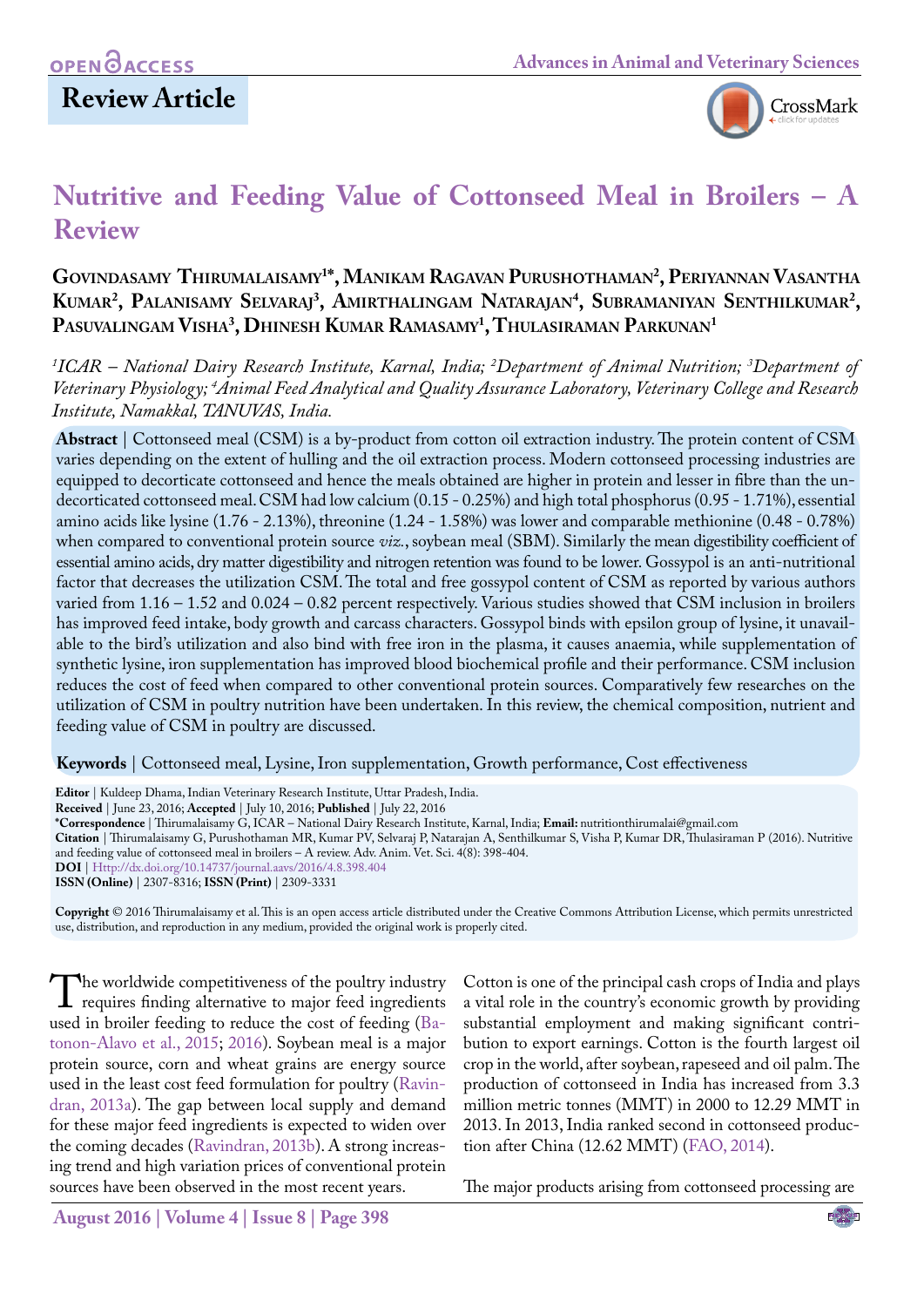**Advances in Animal and Veterinary Sciences**

<span id="page-1-0"></span>**Table 1:** Proximate principles (in per cent) of Cottonseed meal (CSM) *vs* Soybean meal (SBM)

|                   | <b>SBM</b>               |                          |                       | <b>CSM</b>                   |                                   |                  |                          |                           |                          |                           |                                    |  |  |
|-------------------|--------------------------|--------------------------|-----------------------|------------------------------|-----------------------------------|------------------|--------------------------|---------------------------|--------------------------|---------------------------|------------------------------------|--|--|
|                   | <b>NRC</b><br>(1994)     | <b>NRC</b><br>(1994)     | <b>NCPA</b><br>(2002) | Sterling<br>et al.<br>(2002) | Watkins Sahin<br>et al.<br>(2002) | et al.<br>(2006) | Tang<br>et al.<br>(2012) | Salas<br>et al.<br>(2013) | Sun<br>et al.<br>(2013)  | Zotte<br>et al.<br>(2013) | Thirumalaisamy<br>et al.<br>(2015) |  |  |
| Dry Matter (%)    | 89.00                    | 90.00                    | 89.10                 | 90.5                         | 91.36                             | 90.00            | 88.23                    | $\overline{\phantom{a}}$  | 87.20                    | 91.90                     | 89.86                              |  |  |
| Crude Protein(%)  | 44.00                    | 41.40                    | 47.60                 | 44.00                        | 44.96                             | 26.00            | 46.52                    | 50.67                     | 46.20                    | 30.90                     | 39.02                              |  |  |
| Crude Fibre (%)   | 7.00                     | 13.60                    | 11.20                 | ٠                            | 10.03                             | 25.00            | 10.21                    | 12.88                     | $\overline{\phantom{a}}$ | 26.20                     | 11.92                              |  |  |
| Ether Extract (%) | 0.80                     | 0.5                      | 2.20                  | 7.18                         | 1.46                              | 8.00             | 1.08                     | 1.94                      | 1.09                     | 0.60                      | 3.07                               |  |  |
| Total Ash (%)     | $\equiv$                 | $\qquad \qquad -$        | 7.50                  | ÷                            | 6.53                              | 5.50             | 6.02                     | 9.46                      | -                        | 6.03                      | 7.15                               |  |  |
| Total gossypol    | $\overline{\phantom{a}}$ | $\overline{\phantom{a}}$ | 1.16                  | $\qquad \qquad -$            |                                   |                  | -                        | 1.52                      | $\overline{\phantom{a}}$ | -                         | 2.62                               |  |  |
| Free gossypol     | -                        | ۰                        | 0.140                 | 0.024                        | 0.130                             | 0.080            | 0.820                    | 0.160                     | $\overline{\phantom{a}}$ | 0.082                     | 0.40                               |  |  |
| $*NDF(%)$         | $\overline{\phantom{a}}$ | $\overline{\phantom{a}}$ | 17.30                 | $\overline{\phantom{a}}$     |                                   |                  |                          |                           |                          | 49.20                     | $\overline{\phantom{a}}$           |  |  |
| $*ADF$ (%)        | ۳                        | $\overline{a}$           | 24.50                 | $\equiv$                     |                                   |                  |                          |                           |                          | 33.40                     | $\overline{\phantom{a}}$           |  |  |
| .                 |                          |                          |                       | $\sim$                       |                                   |                  |                          |                           |                          |                           |                                    |  |  |

**\*NDF:** Neutral detergent fibre; **ADF:** Acid detergent fibre

cottonseed oil (16%), cottonseed hulls (26%), CSM (45.5%) and linters (8.5%) (O'Brien et al., 2005). Increase in cottonseed production in India has resulted in a greater availability of CSM which is the common protein source for livestock in cotton producing areas. The main limitation of the use of cottonseed meal for poultry is the presence of anti-nutritional factors (ANF) *viz*., gossypol and cyclopropenoid fatty acids (CPFA) [\(Nayefi et al., 2014;](#page-5-3) [2015\)](#page-5-4). Free gossypol is toxic and chemically reactive. When free gossypol covalently binds to amino acids mainly lysine, it becomes non-toxic and is known as bound gossypol. The availability of lysine in CSM is lower because the free gossypol binds with lysine in meal during processing resulting in bound gossypol ([Mahmood et al., 2011](#page-5-5)). Also having high fibre content (NCPA, 2002), relatively low protein digestibility [\(Zaboli et al., 2011\)](#page-6-2) and poor protein quality [\(Sahin et al., 2006](#page-6-3); [Zotte et al., 2013\)](#page-6-4). The availability of large quantities of CSM at cheaper price has attracted poultry entrepreneurs to use this material as an alternative protein source for broilers [\(Heuze et al., 2013](#page-5-6)).

In recent year's demand of animal protein have been increased for human consumption, simultaneously the cost of conventional feed ingredients also drastically increased. It hypothesized alternative protein source (CSM) inclusion has reduces the cost of feed when compared to other conventional protein sources. Comparatively few researches on the utilization of CSM in poultry nutrition have been undertaken. In this review, the chemical composition, nutrient and feeding value of CSM in poultry are discussed.

#### **NUTRIENT CONTENT OF COTTON-SEED MEAL**

The crude protein (CP) of CSM as reported by various authors varied from 26 to 50.67 %. The low CP in CSM (26 and 30.90%) as reported by [Sahin et al. \(2006\)](#page-6-3) and [Zotte et al. \(2013\)](#page-6-4) also had high crude fibre (CF) (25 and 26.20%) in undecorticated CSM. But when it decorticated increased the CP content up to 50 per cent and lowered the CF (11.92%) content ([NCPA, 2002;](#page-5-7) [Mishra et al.,](#page-5-8)  [2015;](#page-5-8) [Thirumalaisamy et al., 2015\)](#page-6-5).

CSM had low calcium (0.15 - 0.25%) and high total phosphorus (0.95 - 1.71%) i.e Ca: P in the ratio of 1:6 when compared to soybean meal (SBM) which contained 0.36 and 0.66 per cent of calcium and total phosphorus (1:2), respectively. Also CSM had low lysine (1.76 - 2.13% *vs* 2.69%), threonine (1.24 - 1.58% *vs* 1.72%) and comparable methionine (0.48 - 0.78% *vs* 0.62%) when compared to SBM. The proximate principles, mineral profile and critical amino acids content of cottonseed meal are presented in the [Table 1,](#page-1-0) [2](#page-2-0) and [3,](#page-2-1) respectively.

#### **GOSSYPOL CONTENT OF COTTON-SEED MEAL**

Total and free gossypol content of CSM varied from 1.16 – 1.52 and 0.024 – 0.82 per cent respectively [\(NCPA, 2002](#page-5-7); [Salas et al., 2013](#page-6-6); [Tang et al., 2012](#page-6-7)). Gossypol concentration is mainly controlled by the genetics of the cotton plant ([Percy et al., 1996](#page-6-8)), but it also influenced by growing conditions, high temperatures throughout the development and maturation period depressed the gossypol content [\(Stansbury et al., 1956\)](#page-6-9) and method of oil extraction process. The solvent extracted CSM had higher level (0.1 – 0.5%) of free gossypol when compared to mechanical  $(0.02 - 0.05\%)$ , pre-press solvent  $(0.02 - 0.07\%)$  and when expanders were used in the solvent process  $(0.06 - 0.1\%)$ [\(Calhoun et al., l989\)](#page-5-9).

#### **NUTRIENT UTILIZATION**

The mean digestibility coefficient of essential amino acid in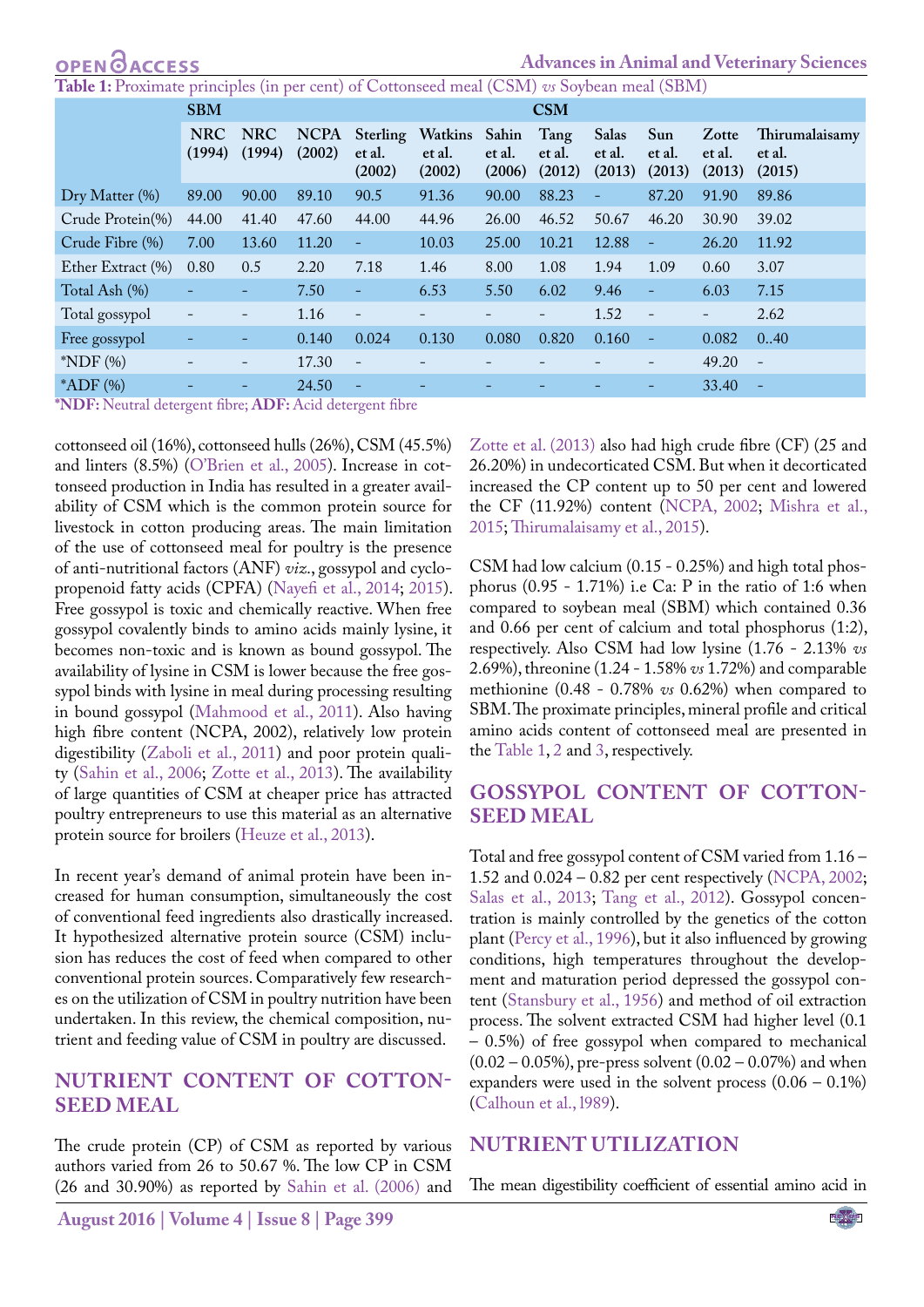# **OPEN**GACCESS

<span id="page-2-0"></span>**Table 2:** Mineral Profile of CSM *vs* SBM

|                       | <b>SBM</b>           |                      |                       |                           |                          | <b>CSM</b>                |                         |                          |                                   |
|-----------------------|----------------------|----------------------|-----------------------|---------------------------|--------------------------|---------------------------|-------------------------|--------------------------|-----------------------------------|
|                       | <b>NRC</b><br>(1994) | <b>NRC</b><br>(1994) | <b>NCPA</b><br>(2002) | Sahin<br>et al.<br>(2006) | Tang<br>et al.<br>(2012) | Salas<br>et al.<br>(2013) | Sun<br>et al.<br>(2013) | Zotte<br>et al<br>(2013) | Thirumalaisamy<br>et al<br>(2015) |
| Calcium (%)           | 0.36                 | 0.15                 | 0.22                  | 0.24                      | 0.25                     | 0.24                      | 0.25                    | 0.24                     | 0.22                              |
| Total Phosphorus (%)  | 0.66                 | 0.95                 | 1.20                  | 1.10                      | 1.11                     | 1.71                      | 1.21                    | 0.79                     | 1.16                              |
| Copper (mg/kg)        | 22.00                | 18.00                | 12.50                 | ٠                         |                          |                           |                         | $\overline{\phantom{0}}$ | 9.88                              |
| Iron $(mg/kg)$        | 120.00               | 110.00               | 126.00                | $\overline{\phantom{a}}$  |                          |                           |                         |                          | 120.00                            |
| Manganese (mg/kg)     | 29.00                | 20.00                | 20.10                 | ٠                         |                          |                           |                         | -                        | 58.30                             |
| $\text{Zinc}$ (mg/kg) | 40.00                | 70.00                | 63.70                 | $\overline{\phantom{a}}$  |                          |                           |                         | $\qquad \qquad -$        | 61.00                             |

<span id="page-2-1"></span>**Table 3:** Amino acid composition (as per cent of protein) of CSM *vs* SBM

|              | <b>SBM</b>        |                   | <b>CSM</b>         |                           |                          |                       |                      |  |  |  |  |
|--------------|-------------------|-------------------|--------------------|---------------------------|--------------------------|-----------------------|----------------------|--|--|--|--|
|              | <b>NRC</b> (1994) | <b>NRC</b> (1994) | <b>NCPA (2002)</b> | Sterling<br>et al. (2002) | Watkins et al.<br>(2002) | Tang et al.<br>(2012) | Sun et al.<br>(2013) |  |  |  |  |
| Lysine %     | 2.69              | 1.76              | 1.96               | 1.95                      | 1.97                     | 2.13                  | 2.07                 |  |  |  |  |
| Methionine % | 0.62              | 0.51              | 0.78               | 0.75                      | 0.72                     | 0.56                  | 0.48                 |  |  |  |  |
| Threonine %  | 1.72              | 1.34              | 1.58               | 1.46                      | 1.31                     | 1.45                  | 1.54                 |  |  |  |  |

CSM was found to be 67 per cent which was lower than SBM (91.67%). The digestibility coefficient of three critical amino acids for broilers namely lysine, methionine and threonine were found to be 65, 72 and 64 per cent in CSM and the corresponding values for SBM were 93, 94 and 88 per cent [\(Fer](#page-5-10)[nandez et al., 1995\)](#page-5-10). Similarly, [Salas et al. \(2013\)](#page-6-6) reported the mean digestibility of essential amino acid of CSM as 72.03 per cent and digestibility of lysine, methionine and threonine were 64.6, 76.6 and 74.9 per cent, respectively.

The study of [Shrivastav et al. \(2003\)](#page-6-10) also confirmed that the nitrogen retention was reduced (0.939 *vs* 1.036 g/bird/day) when CSM was used at 10 per cent level in place of soybean meal but the dry matter digestibility was comparable. However, [Elangovan et al. \(2006\)](#page-5-11) reported that the nitrogen retention and dry matter digestibility coefficient of diet containing CSM at 10 per cent level was comparable to CSM free diet.

#### **EFFECT OF COTTONSEED MEAL FEEDING ON PRODUCTION PERFORMANCE OF BROILERS**

[Watkins et al. \(1993\)](#page-6-11) incorporated low free gossypol containing CSM in isocaloric and isonitrogenous broiler diet at the level of 0, 10, 20 and 30 per cent. They observed comparable weight gain but feed intake was increased (3826 *vs* 3689g) in 30 per cent CSM group and feed conversion ratio (FCR) was poor (1.86 *vs* 1.75) when the level of CSM exceeds 10 per cent. However, [Abdulrashid et al. \(2013\)](#page-5-12) reported CSM can be used up to 30 per cent in broiler diet without affecting weight gain, feed intake and FCR.

[Ojewola et al. \(2006\)](#page-6-12) replaced SBM with CSM part by part, the incorporation of CSM was 7.25, 14.5, 21.75 and 29 per cent in broiler diets and they observed comparable body weight gain and FCR at the end of 8 weeks trial even at 29 percent CSM inclusion. However, the feed intake was comparable only up to 7.25 per cent and higher feed intake was observed with higher levels of CSM inclusion. [Hassanabadi et al. \(2009\)](#page-5-13) incorporated CSM replacing SBM at 5, 10, 15 and 20 per cent and observed weight gain, feed intake was lower and FCR was poor.

Comparison of different cottonseed varieties in an isocaloric and isonitrogenous broiler diet at 10 per cent level, [Elangovan et al. \(2003\)](#page-5-14) documented comparable body weight gain, feed intake and FCR in Bt (*Bacillus thuringiensis)*, Non Bt and commercial CSM, but National check variety CSM had poor weight gain (1149 *vs* 1676g) and poor feed intake (2370.5 *vs* 3472.4g). Similarly, [Mandal et](#page-5-15)  [al. \(2004\)](#page-5-15) and [Elangovan et al. \(2006\)](#page-5-11) reported comparable body weight gain, feed intake and FCR when commercial (NHH44), BG (Bollgard) II and Non BG II parental CSM and Bt and Non Bt CSM were compared by the respective authors.

Assessment of feeding value of CSM at 0, 10, 20 and 30 per cent with the ME assumed to be 2400 and 2100 ME kcal/kg for CSM in isonitrogenous diet had comparable weight gain, feed intake and FCR in the study carried by [Watkins et al. \(1994\).](#page-6-13)

Inclusion of CSM at 16.8, 25.6 and 34.48 per cent in broiler diets containing 17, 20 and 23 per cent crude pro-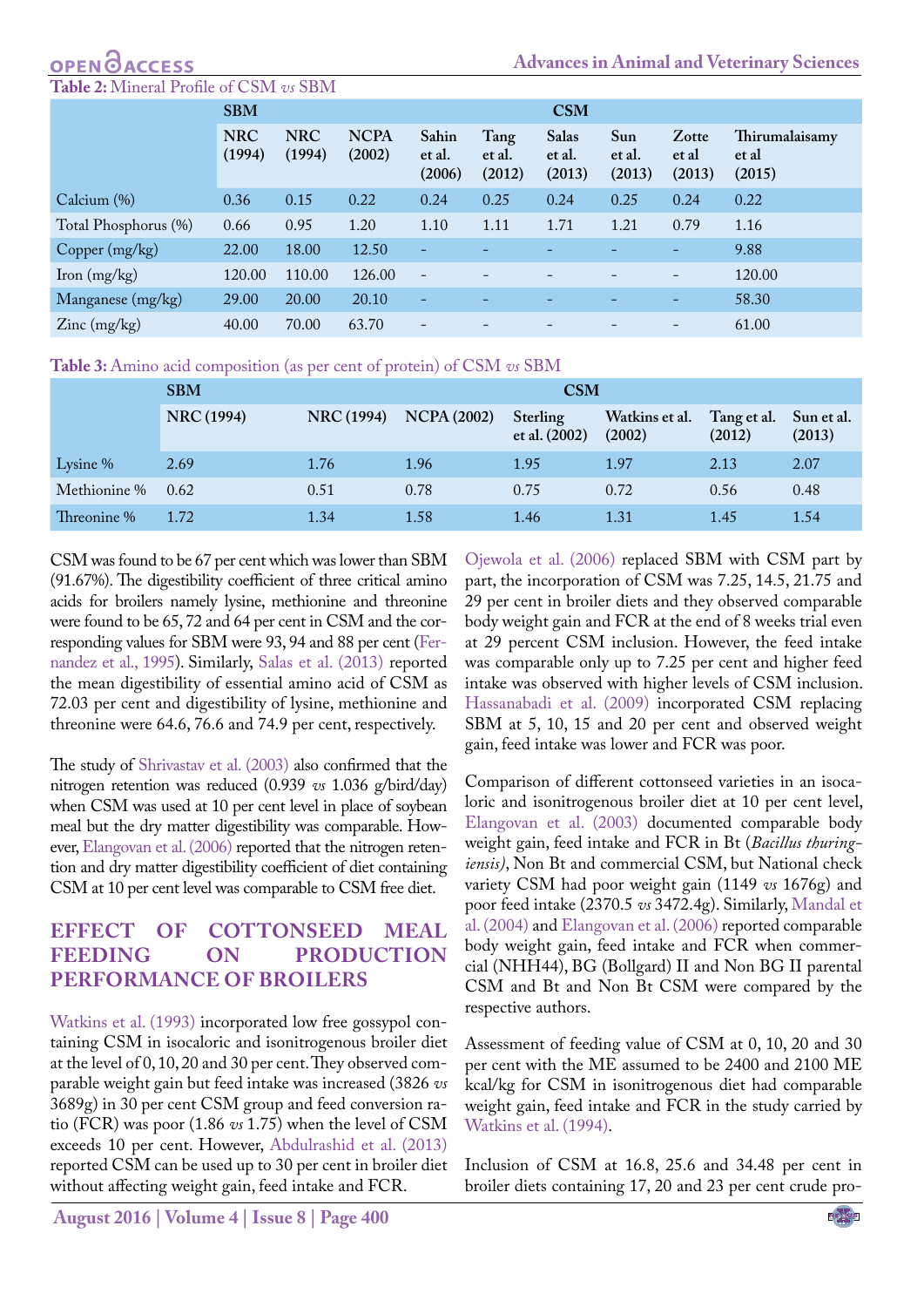#### **OPEN**OACCESS

tein respectively, resulted in increased weight gain (1800 – 2000g), comparable feed intake and better FCR (2.56 – 2.25) as the level of protein increased ([Sterling et al.,](#page-6-14) [2002](#page-6-14)).

The low level of lysine in CSM when compared to conventional protein source in broiler diet namely SBM had made researchers to supplement lysine and make the diet isolysine. In this regard the work of [Azman and Yilmaz](#page-5-16) [\(2005\),](#page-5-16) wherein lysine was added at 1.5 or 3.0 per cent of CSM protein resulted in comparable weight gain, feed intake and FCR in birds fed 20 per cent CSM in conventional corn-soya diet. Similarly, [Hassanabadi et al. \(2009\)](#page-5-13) supplemented lysine at 0.5 per cent of the CSM protein and the level of CSM used were 5, 10, 15 and 20 per cent, addition of lysine at all levels improved weight gain and FCR when compared to the unsupplemented group and was comparable to the control.

Inclusion of CSM at 25.64 per cent replacing SBM in isocaloric, isonitrogenous diet supplemented with synthetic lysine to match the lysine level resulted in poor weight gain, higher feed intake and poor FCR. In subsequent experiment the level of lysine was increased from 0.86 to 1.35 per cent with increment of 0.07 per cent resulted in better weight gain, comparable feed intake and improved FCR when the lysine level was 1.04 per cent (5.22% of the protein level) in 20 per cent CSM fed diet [\(Sterling et al.,](#page-6-14) [2002](#page-6-14)).

[Fernandez et al. \(1995\)](#page-5-10) added CSM at 0, 10, 15 and 20 per cent and balanced to the diet in terms of energy, protein, total lysine and total methionine, they observed comparable weight gain, feed intake and feed efficiency up to 15 per cent inclusion level but at 20 per cent inclusion of CSM the weight gain (252 *vs* 271 – 267g) and feed efficiency were poor (615 *vs* 656 – 648g/kg) in layer chicks. The bioavailability of amino acids in the CSM was reported as 25 per cent less in [Janssen et al. \(1979\)](#page-5-17) study.

Studies on lysine supplementation based on digestible values of amino acids in broiler diet was undertaken by [Fer](#page-5-10)[nandez et al. \(1995\)](#page-5-10) using 5, 10, 15 and 20 per cent CSM, the levels of digestible lysine and digestible methionine in the diets were same. The authors documented that, the body weight gain, feed intake and feed conversion ratio were comparable in layer chicks even up to 20 per cent of CSM level.

Presuming the digestibility of lysine was less by 10, 20 and 30 per cent; synthetic lysine was supplemented in each of the broiler ration containing 0, 10, 20 and 30 per cent CSM. In this study, feed intake was significantly increased and feed utilization was significantly depressed as the level of CSM in the diet increased. Additional lysine supple-

#### **Advances in Animal and Veterinary Sciences**

mentation proved interactive in overcoming the adverse effect of CSM ([Watkins et al., 1993\)](#page-6-11). Similarly, [Watkins](#page-6-13) [et al. \(1994\)](#page-6-13) presumed that the digestible lysine was 25 per cent less and supplemented lysine in the synthetic form in diets containing CSM at 0, 20 and 30 per cent levels, they observed that in the extra lysine supplemented group the performance was better in terms of body weight gain, feed intake and FCR.

One of the major obstacles in the use of CSM for poultry is the presence of gossypol. Gossypol binds free iron in the plasma which can be inactivated by the use of soluble iron compounds. Work related to supplementation of iron sulphate  $(FesO<sub>4</sub>, 7H<sub>2</sub>O)$  at 2:1 ratio (iron: free gossypol) is to avoid the detrimental effect of free gossypol in CSM are as follows.

Use of semi decorticated CSM at 0, 8, 16 and 24 per cent in equal energy, nitrogen, lysine and methionine in broiler diet, resulted in comparable weight gain, feed intake and FCR at 3 and 6 weeks of age in 8 and 16 per cent CSM fed birds, however at 24 per cent incorporation resulted in poor weight gain, feed intake and FCR. Supplementation of iron sulphate at 300 and 600 ppm in 24 per cent CSM diet had ameliorate the negative effect in terms of weight gain and feed intake but FCR was poor [\(Boushy and Raterink, 1989\)](#page-5-18).

[Fernandez et al. \(1995\)](#page-5-10) studied with diets containing 0, 5, 10, 15 and 20 per cent CSM along with iron sulphate supplementation at 2:1 ratio (iron: free gossypol). In diet formulated, based on total amino acids content comparable weight gain, feed intake and FCR up to 15 per cent of CSM inclusion was documented, but at 20 per cent CSM incorporation fed birds showed poor weight gain and feed efficiency. In the subsequent study, the same authors formulated diets with digestible amino acids and iron sulphate supplementation, incorporation of CSM at 20 percent had comparable weight gain, feed intake and FCR but at higher levels (30 and 40%) of CSM formulated based on digestible amino acids with iron sulphate supplementation low weight gain, feed intake and poor feed efficiency were recorded ([Fernandez and Parson,](#page-5-19) [1996](#page-5-19)).

In 15 per cent CSM diet, iron sulphate was added at 0.31 per cent (2:1 iron: free gossypol) and compared with corn SBM based diet. The CSM diet performed better in terms of weight gain (1611 *vs* 1537g), feed intake (3871 *vs* 4181g) and FCR (2.40 *vs* 2.72) than control ([Karakas et al., 2006](#page-5-20)).

Addition of 0.04 per cent iron sulphate in broiler diet containing 5, 10, 15 and 20 per cent CSM was found to ameliorate the reduction in body weight gain and improve feed intake and FCR when compared to the respective levels of CSM diet without iron supplementation ([Hassanabadi et al.,](#page-5-13) [2009;](#page-5-13) [Heidarinia and Malakian, 2011\)](#page-5-21).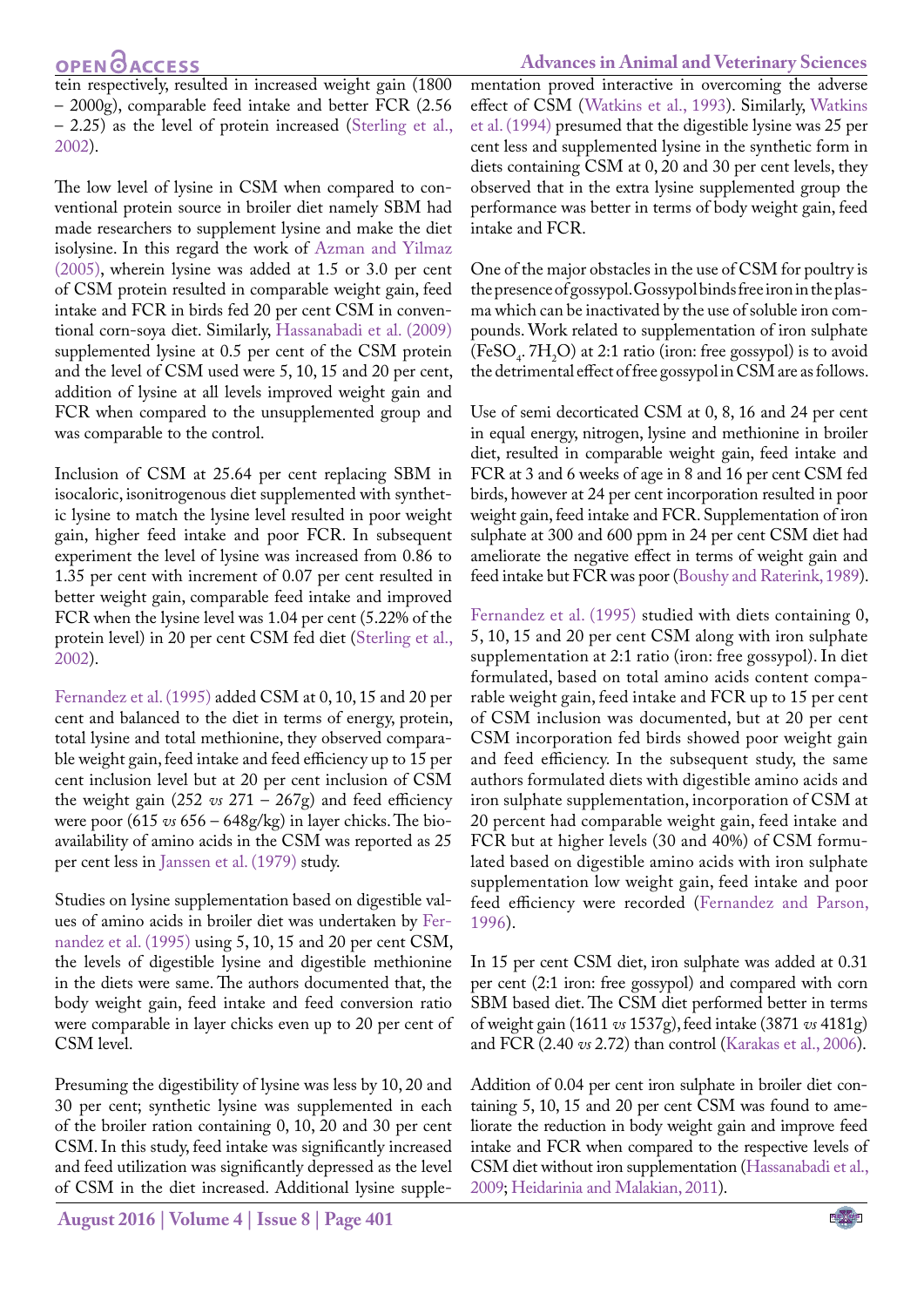#### **Advances in Animal and Veterinary Sciences**

#### **OPEN GACCESS BLOOD BIOCHEMICAL PARAMETERS**

The blood haemoglobin (Hb) concentration, serum protein, albumin, globulin and cholesterol did not differ statistically in birds fed CSM at 200 g/kg [\(Henry et al., 2001](#page-5-22)), 100 g/kg ([Elangovan et al., 2003;](#page-5-14) [Mandal et al., 2004](#page-5-15)).

[Adeyemo and Longe \(2007\)](#page-5-23) observed no change in packed cell volume (PCV), Hb, serum protein, albumin and globulin when CSM totally replaced SBM.

 Supplementation of iron sulphate (2:1 iron: free gossypol) in 15 per cent CSM broiler diet did not influence the Hb, but MCHC was higher (28.45 *vs* 25.59%) and erythrocyte osmotic fragility (EOF) was reduced ([Karakas et al., 2006](#page-5-20)).

#### **SLAUGHTER PARAMETERS**

Feeding of CSM had no influence on dressing percentage at 10 per cent inclusion of Bt and non Bt CSM ([Elango](#page-5-14)[van et al., 2003](#page-5-14)), 10 per cent ([Mandal et al., 2004](#page-5-15)), 19.5 per cent [\(Adeyemo and Longe, 2007](#page-5-23)) and 15 per cent ([Zaboli](#page-6-15)  [and Miri, 2013](#page-6-15)). [Sterling et al. \(2002\)](#page-6-14) and [Watkins et al.](#page-6-16)  [\(2002\)](#page-6-16) reported lower dressing percentage (68.6 *vs* 69.1 and 63.97 *vs* 65.32%) at 17 and 30 per cent CSM inclusion, respectively.

The liver weight of the birds was not significantly influenced by incorporation of CSM up to the level of 35.24 per cent [\(Sterling et al., 2002\)](#page-6-14), 10 per cent [\(Elangovan et](#page-5-14)  [al., 2003;](#page-5-14) [Mandal et al., 2004](#page-5-15)) and 26.05 per cent ([Ad](#page-5-23)[eyemo and Longe, 2007](#page-5-23)); however, [Bailey et al. \(2000\)](#page-5-24) found relatively higher liver weight (4.5 – 5.3 *vs* 3.6%) at 10 per cent inclusion of CSM moco and commercial varieties in broiler diet.

Incorporation of CSM at 10 per cent [\(Elangovan et al.,](#page-5-14) [2003](#page-5-14)), 26.05 per cent ([Adeyemo and Longe, 2007\)](#page-5-23) and 15 per cent ([Hassanabadi et al., 2009\)](#page-5-13) did not affect the heart weight of birds, however [Mandal et al. \(2004\)](#page-5-15) observed higher heart weight at 10 per cent inclusion of commercial varieties of CSM. On the other hand, [Kakani et al. \(2010\)](#page-5-25) reported 3.36 per cent CSM diet containing 265.2 mg/kg free gossypol to lower heart weight (0.57 *vs* 0.65%).

Gizzard and spleen weights of birds were not significantly influenced by incorporation of CSM up to the level of 10 per cent [\(Elangovan et al., 2003](#page-5-14); [Mandal et al., 2004](#page-5-15)) and 26.05 per cent [\(Adeyemo and Longe, 2007](#page-5-23)).

Similarly, abdominal fat was not influenced by feeding of CSM at 10 [\(Elangovan et al., 2003;](#page-5-14) [Mandal et al., 2004](#page-5-15)) and 15 per cent ([Hassanabadi et al., 2009](#page-5-13); [Heidarinia and](#page-5-21)  [Malakian, 2011\)](#page-5-21). But [Watkins et al. \(2002\)](#page-6-16) reported lower

abdominal fat (2.12 *vs* 2.81%) and [Sterling et al. \(2002\)](#page-6-14) reported higher abdominal fat (3.07 – 2.56 *vs* 2.43 – 1.73%).

### **LIVEABILITY**

CSM did not significantly affect the liveability at the inclusion level (in per cent) of 28 ([Gamboa et al., 2001](#page-5-26)), 20 ([Henry et al., 2001\)](#page-5-22), 30 ([Watkins et al., 2002](#page-6-16)) and 10 [\(El](#page-5-14)[angovan et al., 2003;](#page-5-14) [Mandal et al., 2004](#page-5-15)).

However, studies with gossypol incorporated at 1600 mg/ kg ([Alexander et al., 2008](#page-5-27)) and 265.2 mg/kg ([Kakani et al.,](#page-5-25)  [2010\)](#page-5-25) in broiler ration was found to reduce the liveability.

#### **COST EFFECTIVENESS ON EFFECT OF FEEDING COTTONSEED MEAL IN BROILERS**

[Ojewola and Ewa \(2005\)](#page-6-17) conducted experiment to evaluate utility of different plant proteins in broiler rations by using 30 per cent SBM in control ration and 30 per cent CSM in treatment group. They found ration containing 30 per cent CSM more economical than control group with 30 per cent SBM. In subsequent experiment, [Ojewola et](#page-6-12)  [al. \(2006\),](#page-6-12) replaced 25, 50, 75 and 100 per cent of SBM and observed significantly reduction in the cost up to 20 per cent / kg of feed and per bird when compared to SBM based diet. However, [Attanayaka et al. \(2016\)](#page-5-28) reported when inclusion of CSM up to 15 per cent level, compared with their control (SBM based) diet in broilers showed no significant difference in feed cost/kg live weight.

#### **CONCLUSIONS**

Development of modern cotton seed processing industries employs high protein and low crude fibre content in cottonseed meal. The mean digestibility coefficient of essential amino acids in CSM is low as compared to other conventional protein sources. However low gossypol level cottonseed meal that included in broilers diet in minimum level but supplementation of synthetic amino acids and iron has increased the incorporation level and also improved bird's blood biochemical picture. Inclusion of cottonseed meal in broiler diet (isonitrogenous isocaloric diet) had reduces feed cost.

#### **CONFLICT OF INTERESTS**

There exists no conflict of interest.

#### **AUTHORS' CONTRIBUTION**

All the authors contributed equally.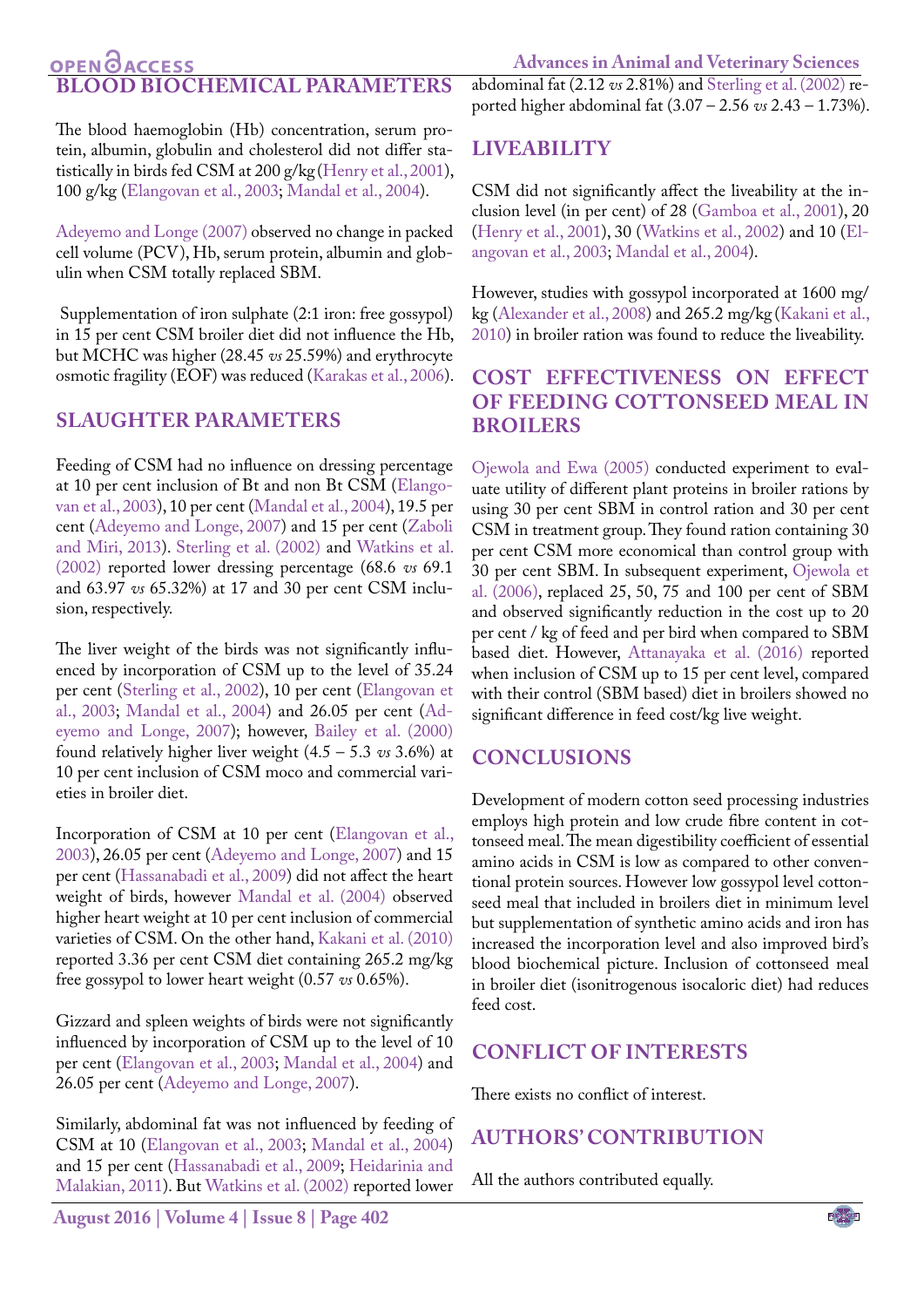#### <span id="page-5-26"></span>**Advances in Animal and Veterinary Sciences**

## **OPENOACCESS REFERENCES**

- <span id="page-5-12"></span>•Abdulrashid M, Joseph ZO, Mohammed A and Adamu HY (2013). Response of broiler chickens fed cottonseed meal based diets. Int. J. Adv. Agri. Res. 1: 62 – 65.
- <span id="page-5-23"></span>•Adeyemo GO and Longe OG (2007). Effects of graded levels of cottonseed cake on performance, haematological and carcass characteristics of broilers fed from day old to eight weeks of age. Afr. J. Biotechnol. 6(8): 1064 – 1071.
- <span id="page-5-27"></span>•Alexander JD, Benford and Cockburn A (2008). Gossypol as undesirable substance in animal feed. ESFA J. 908: 1 – 55.
- <span id="page-5-28"></span>•Attanayaka PMGSK, Pathirana APDG, Priyankarage N, Silva SSP and Nayananjalie WAD (2016). Effect of substitution of soybean meal with cottonseed meal on the performances of broiler chicken. Int. J. Livest. Res. 6(3): 24 – 30. [http://](http://dx.doi.org/10.5455/ijlr.20160306102626) [dx.doi.org/10.5455/ijlr.20160306102626](http://dx.doi.org/10.5455/ijlr.20160306102626)
- <span id="page-5-16"></span>•Azman MA and Yilmaz M (2005). The growth performance of broiler chicks fed with diets containing cottonseed meal supplemented with lysine. Rev. Med. Vet. 156(2): 104-106.
- <span id="page-5-24"></span>•Bailey CA, Stipanovic RD and Ziehr MS (2000). Cottonseed with a high  $(+)$  – to  $(-)$  –gossypol enantiomers ratio favorable for broiler production. J. Agri. Food Chem. 48: 5692 – 5.<http://dx.doi.org/10.1021/jf000211n>
- <span id="page-5-1"></span>•Batonon-Alavo DI, Bastianelli D, Lescoat P, Weber GM and Umar Faruk M (2016). Simultaneous inclusion of sorghum and cottonseed meal or millet in broiler diets: effects on performance and nutrient digestibility. Anim. 10: 1-11. <http://dx.doi.org/10.1017/S1751731116000033>
- <span id="page-5-0"></span>•Batonon-Alavo DI, Umar Faruk M, Lescoat P, Weber GM and Bastianelli D (2015). Inclusion of sorghum, millet and cottonseed meal in broiler diets: a meta-analysis of effects on performance. Anim. 9: 1120–1130. [http://dx.doi.](http://dx.doi.org/10.1017/S1751731115000282) [org/10.1017/S1751731115000282](http://dx.doi.org/10.1017/S1751731115000282)
- <span id="page-5-18"></span>•Boushy AREL and Raterink R (1989). Replacement of soybean meal by cottonseed meal and peanut meal or both in low energy diets for broilers. Poult. Sci. 68: 799-804. <http://dx.doi.org/10.3382/ps.0680799>
- <span id="page-5-9"></span>•Calhoun MC Huston JE, Kuhlmann SW, Baldwin BCJR, Engdahl BS and Bales KW (1989). Comparative toxicity of gossypol acetic acid and free gossypol in cottonseed meal and Pima cottonseed to lambs. Progress Report 4779. Texas Agricultural Experiment Station, College Station, TX.
- <span id="page-5-14"></span>•Elangovan AV, Mandal AB, and Johri TS (2003). Comparative performance of broilers fed diets containing processed meals of Bt, parental non-Bt line or commercial cottonseeds. Asian Aus. J. Anim. Sci. 16: 57 – 62. [http://dx.doi.org/10.5713/](http://dx.doi.org/10.5713/ajas.2003.57) [ajas.2003.57](http://dx.doi.org/10.5713/ajas.2003.57)
- <span id="page-5-11"></span>•Elangovan AV, Tyagi PK, Shrivastav AK, Tyagi PK and Mandal AB (2006). GMO (Bt – Cry1Ac gene) cottonseed meal is similar to non GMO low free gossypol cottonseed meal for growth performance of broiler chickens. Anim. Feed Sci. Tec. 129: 252 – 263.<http://dx.doi.org/10.1016/j.anifeedsci.2005.12.014>
- <span id="page-5-19"></span>•Fernandez SR and Parsons CM (1996). Bioavailability of the Digestible lysine and valine in cottonseed and soybean meals for chicks. Poult. Sci. 75: 216 – 223. [http://dx.doi.](http://dx.doi.org/10.3382/ps.0750224) [org/10.3382/ps.0750224](http://dx.doi.org/10.3382/ps.0750224)
- <span id="page-5-10"></span>•Fernandez SR, Zhang Y and Parsons CM (1995). Dietary formulation with cottonseed meal on a total amino acid versus a digestible amino acid basis. Poult. Sci. 74: 1168 – 1179.<http://dx.doi.org/10.3382/ps.0741168>
- <span id="page-5-2"></span>•Food and Agricultural Organisation (2014). Cottonseed production in India. (Online) Available at: [http://faostat3.](http://faostat3.fao.org/) [fao.org/](http://faostat3.fao.org/) (Accessed 16 March 2015).
- •Gamboa DA, Calhoun MC, Kuhlmann SW, Haq AU and Bailey CA (2001). Use of expander cottonseed meal in broiler diets formulated on a digestible amino acid basis. Poult. Sci. 80: 789-794.<http://dx.doi.org/10.1093/ps/80.6.789>
- <span id="page-5-13"></span>•Hassanabadi A, Heidarinia A and Shahir MH (2009). Histological effects of cottonseed meal with and without ferrous sulphate and lysine in male broiler rations. J. Anim. Vet. Adv. 8(8): 1499 – 1502.
- <span id="page-5-21"></span>•Heidarinia A and Malakian M (2011). Nutritional evaluation of cottonseed meal with and without ferrous sulphate for broiler chickens. Res. J. Poult. Sci. 4(1): 14 – 17. [http://](http://dx.doi.org/10.3923/rjpscience.2011.14.17) [dx.doi.org/10.3923/rjpscience.2011.14.17](http://dx.doi.org/10.3923/rjpscience.2011.14.17)
- <span id="page-5-22"></span>•Henry MH, Pesti GM, Bakalli R, Lee J, Toledo RT, Eitenmiller RR and Phillips RD (2001). The performance of broiler chicks fed diets containing extruded cottonseed meal supplemented with lysine. Poult. Sci. 80: 762–768. [http://](http://dx.doi.org/10.1093/ps/80.6.762) [dx.doi.org/10.1093/ps/80.6.762](http://dx.doi.org/10.1093/ps/80.6.762)
- <span id="page-5-6"></span>•Heuze V, Tran G, Bastianelli D, Hassoun P and Lebas F (2013). Cottonseed meal. <Feedipedia.org>. A programme by INRA, CIRAD, AFZ and FAO.
- <span id="page-5-17"></span>•Janssen WMMA, Terpstra K, Beeklng FFE and Bidsky AJN (1979). Feeding values for poultry. 2nd ed. Spelderholt Institute for Poultry Research, Beekbergen, Netherlands.
- <span id="page-5-25"></span>•Kakani R, Gamboa DA, Calhoun MC, Haq AU and Bailey CA (2010). Relative toxicity of cottonseed gossypol enantiomers in broilers. Open Toxicol. J. 4: 26 – 31.
- <span id="page-5-20"></span>•Karakas OF, Oguz MN, Hatipoglu S and Gulay MS (2006). The effects of iron sulphate supplementation to diets containing cottonseed meal on performance and haematological parameters of broilers. J. Fac. Vet. Med. Univ. Erciyes. 3(1): 9 – 14.
- <span id="page-5-5"></span>•Mahmood F, Khan MZ, Khan A, Muhammad G and Javed I (2011). Lysine induced modulation of toxico-pathological effects of cottonseed meal in broiler breeder males. Pak. J. Zool. 43 (2): 357-365.
- <span id="page-5-15"></span>•Mandal AB., Elangovan AV, Shrivastav AK, Johri AK, Kaur S and Johri TS (2004). Comparison of broiler chicken performance when fed diets containing meals of Bollgard II hybrid cotton containing Cry-X gene (Cry1Ac and Cry2Ab gene), parental line or commercial cotton. Br. Poult. Sci. 45: 657–663.<http://dx.doi.org/10.1080/00071660400006446>
- <span id="page-5-8"></span>•Mishra A, Ray S, Sarkar SK and Haldar S (2015). Cotton Seed Meal as a Partial Replacement for Soybean Meal in Cobb 400 Broiler Rations. Ind. J. Anim. Nutri. 32 (1): 69-74
- <span id="page-5-7"></span>•National Cottonseed Products Association (NCPA) (2002). Cottonseed and its products. 1255 Lynnfield Road, Suite 143, P.O. Box 172267, Memphis, TN. (Online) Available at: [www.](www.cottonseed.com/publications/cottonseedanditsproducts.asp) [cottonseed.com/publications/cottonseedanditsproducts.asp](www.cottonseed.com/publications/cottonseedanditsproducts.asp) (Accessed 29 September 2014).
- •National Research Council (NRC) (1994). Nutrient requirements of poultry. 9<sup>th</sup> Rev. Ed., National Academy Press. Washington, DC.
- <span id="page-5-3"></span>•Nayefi M, Salari S, Sari M and Behgar M (2014). Treatment by gamma or electron radiation decreases cell wall and gossypol content of cottonseed meal. Radiat. Phys. Chem. 99: 23–25. <http://dx.doi.org/10.1016/j.radphyschem.2014.02.005>
- <span id="page-5-4"></span>•Nayefi M, Salari S, Sari M and Behgar M (2015). Nutritional Value of electron beam irradiated cottonseed meal in broiler chickens. J. Anim. Physiol. An. N. 99(4): 1-6.
- •O'Brien RD, Jones LA, King CC, Wakelyn PJ, and Wan PJ (2005). Cottonseed Oil: Chapter 5. In: Bailey's Industrial Oil and Fat Products, Sixth Edition, John Wiley & Sons, Inc. (online) Available at: [http://eu.wiley.com/WileyCDA/](http://eu.wiley.com/WileyCDA/WileyTitle/productCd-0471384607)

**August 2016 | Volume 4 | Issue 8 | Page 403**